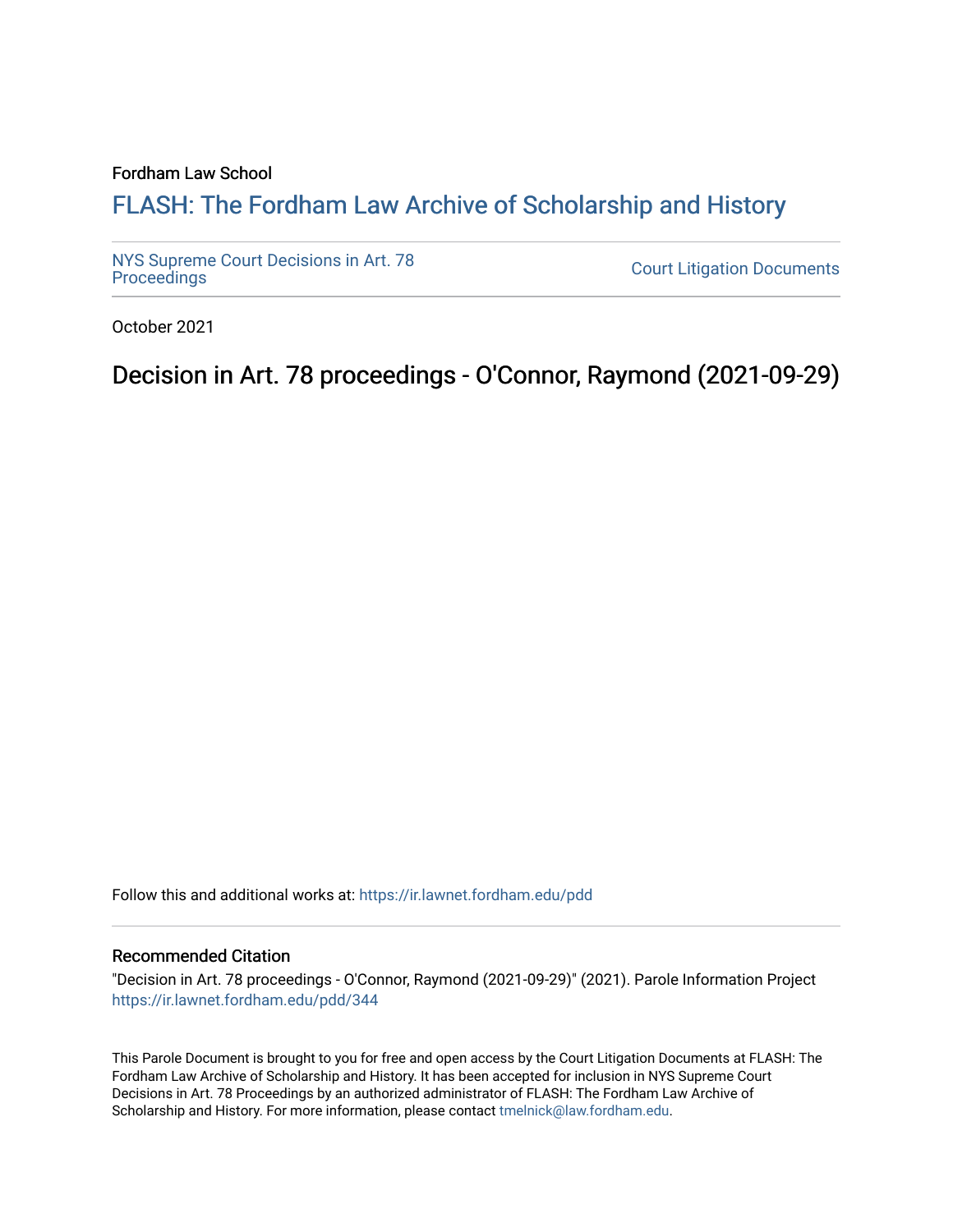To commence the 30-day statutory time period for appeals as ofright (CPLR 5513[a]), you are advised to serve a copy of this order, with notice of entry; upon all parties.

# **SUPREME COURT OF THE STATE OF NEW YORK COUNTY OF DUTCHESS**

| In the Matter of the Application of |
|-------------------------------------|

**DECISION** & **ORDER** 

RAYMOND O'CONNOR,

Index No. 54/2021

-against-

TINA STANFORD,

Respondent.

Petitioner,

.-----------------------------------------------------------------------){ **ACKER, J.S.C.** 

The following papers, numbered 1 to 21, were considered on Petitioner's application

pursuant to CPLR Article 78 seeking to challenge the Parole Board's denial of release to parole

supervision:

| Order to Show Cause-Verified Petition-Exhibits A-C-Affidavit in Support of |  |
|----------------------------------------------------------------------------|--|
|                                                                            |  |
|                                                                            |  |
|                                                                            |  |

Petitioner commenced the instant proceeding seeking an Order annulling the June 23,

2020 Decision of the Parole Board which denied his release, as well as the November 9, 2020

<sup>&</sup>lt;sup>1</sup> The Court also reviewed, *in camera*, the confidential documents submitted by Respondent as Exhibits 1 and 12 (entire exhibits) and portions of Exhibits 3 and 10.

 $\epsilon^2$  Petitioner submitted a Reply dated March 18, 2021 in which he indicated that Respondent had failed to submit a timely Answer pursuant to the Order to Show Cause. By Letter dated April 12, 2021, Petitioner then objected to - Respondent's Answer and Return, dated March 22, 2021, as being untimely. The Court's April 22, 2021 letter (annexed to Petitioner's Reply), advised that Respondent had been granted an extension of time to submit her Answer and Petitioner's time to respond thereto was extended to May 17, 2021. Petitioner thereafter submitted this Verified Reply which was considered on his application.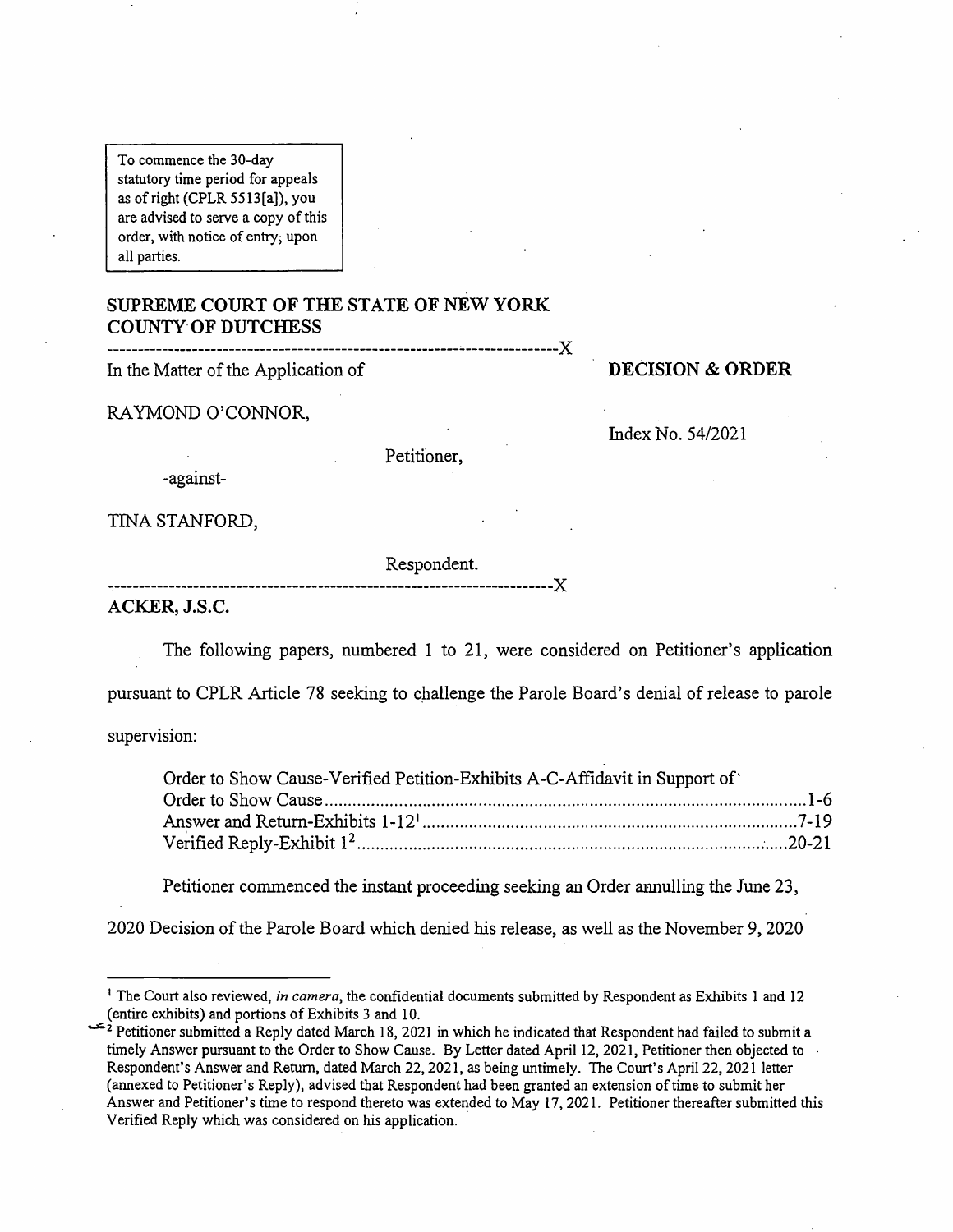Appeal determination affirming the original decision. He further seeks a *de novo* interview within thirty (30) days before no commissioner that has participated in any of his prior interviews or administrative appeals and that he be refunded his filing fee.

Petitioner is currently incarcerated at Otisville Correctional Facility, serving an indeterminate sentence of 20 years to life as a result of pleading guilty to two counts of Murder in the Second Degree. Petitioner states that, on October 12, 1981, he began to senselessly punch and kick his former girlfriend, Julia Kauffman, then tied her hands and left her to die in a secluded area where they had been arguing. At the time Petitioner appeared at his June 23, 2020 parole board interview, he had served approximately 39 years in prison and was 59 years old. This was his twelfth appearance before the parole board.

The instant application was brought as a result of the Parole Board's June 23, 2020 parole release denial. Petitioner timely filed an administrative appeal thereafter, and the denial was affirmed on November 9, 2020. Petitioner's Affidavit in Support indicates that his Petition is based upon the following grounds: (1) Respondent's decision relied solely on the instant offense; (2) Respondent resentenced Petitioner; (3) the Decision was set forth in conclusory terms and (4) Respondent failed to adhere to its own regulations.

It is well settled that judicial review of a determination of the Parole Board is narrowly circumscribed. *Campbell v. Stanford,* 173 AD3d 1012, 1015 [2d Dept. 2019], *leave to appeal dismissed,* 35 NY3d 963 [2020]. A Parole Board determination to deny early release may only be set aside where it evinces "irrationality bordering on impropriety." *Id.* Although the Parole Board is required to consider the relevant statutory factors as identified in Executive Law §259  $i(2)(c)(A)$ , it is not required to address each factor in its decision or accord all the factors equal weight. *Id.* "Whether the Parole Board considered the proper factors and followed the proper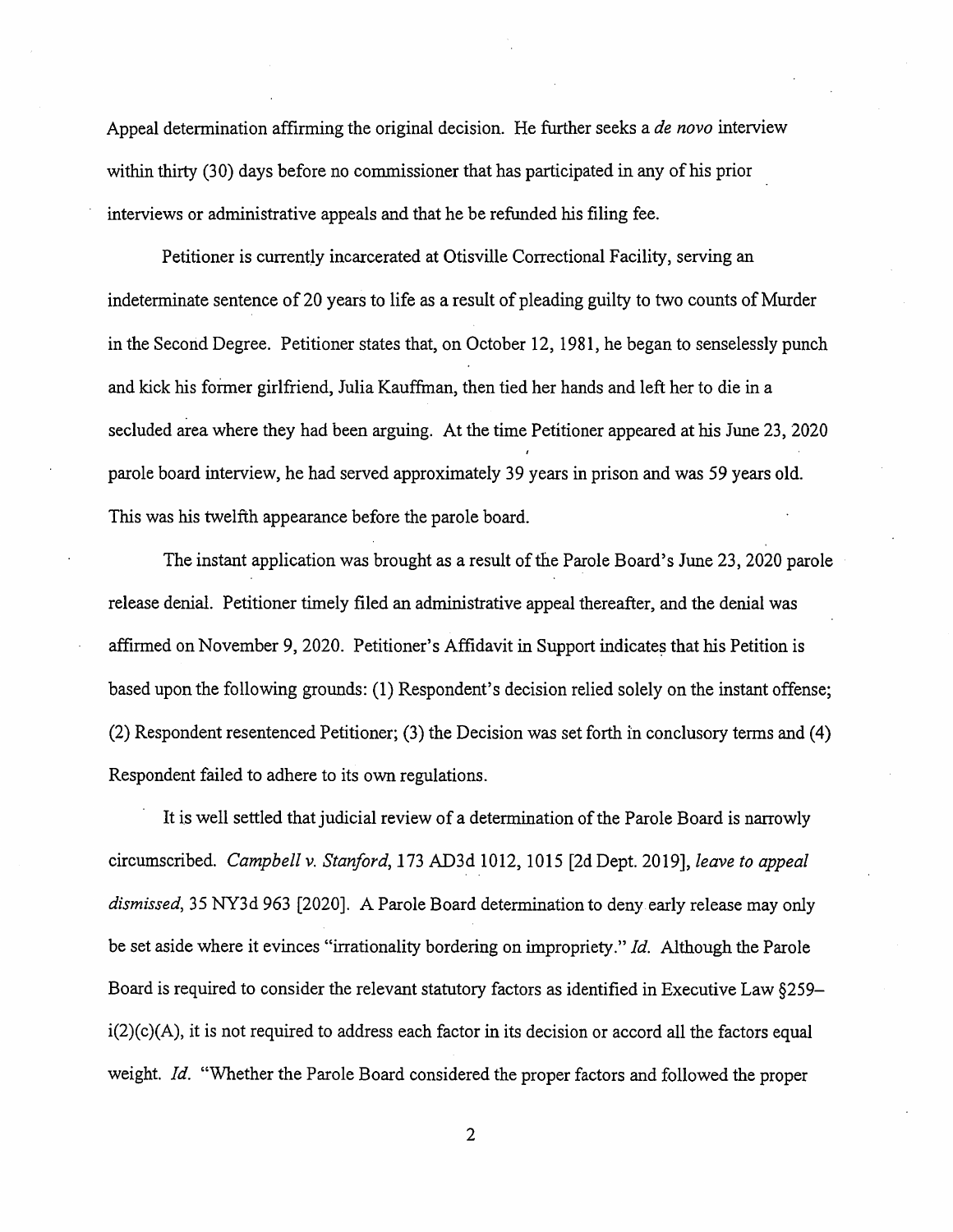guidelines should be assessed based on the written determination evaluated in the context of the

parole interview transcript." *Id.* 

New York Executive Law §259-i(2)(c)(A) provides that:

[ d]iscretionary release on parole shall not be granted merely as a reward for good conduct or efficient performance of duties while confined but after considering if there is a reasonable probability that, if such inmate is released, he will live and remain at liberty without violating the law, and that his release is not incompatible with the welfare of society and will not so deprecate the seriousness of his crime as to undermine respect for law.

Further, pursuant to New York Executive Law  $\S259-i(2)(c)(A)(i)$ -(viii), and as relevant to the circumstances herein, the Parole Board is required to consider the following in making a parole decision: the inmate's institutional record including program goals and accomplishments, academic achievements, vocational education, training or work assignments, therapy and interactions with staff and inmates; release plans including community resources, employment, · education and training and support services available to the inmate, the seriousness of the offense with due consideration to the type of sentence, length of sentence and recommendations of the sentencing court and the district attorney and the pre-sentence probation report.

"lf parole is not granted.upon such review, the inmate shall be informed in writing within two weeks of such appearance of the factors and reasons for such denial of parole. Such reasons shall be given in detail and not in conclusory terms." Executive Law §259-i(2)(a).

### **Petitioner's June 23, 2020 Interview and Respondent's Decision** ·

The transcript of Petitioner's parole interview is annexed to the Petition as Exhibit B and to the Answer and Return as Exhibit 4 (hereinafter referred to as "Interview Transcript"). Respondent's Decision denying parole is contained at pages 39-41 of the Interview Transcript (hereinafter referred to as "Decision"). <sup>3</sup>

<sup>&</sup>lt;sup>3</sup> Respondent also provides a separate "Parole Board Release Decision Notice" as Exhibit 5 that contains virtually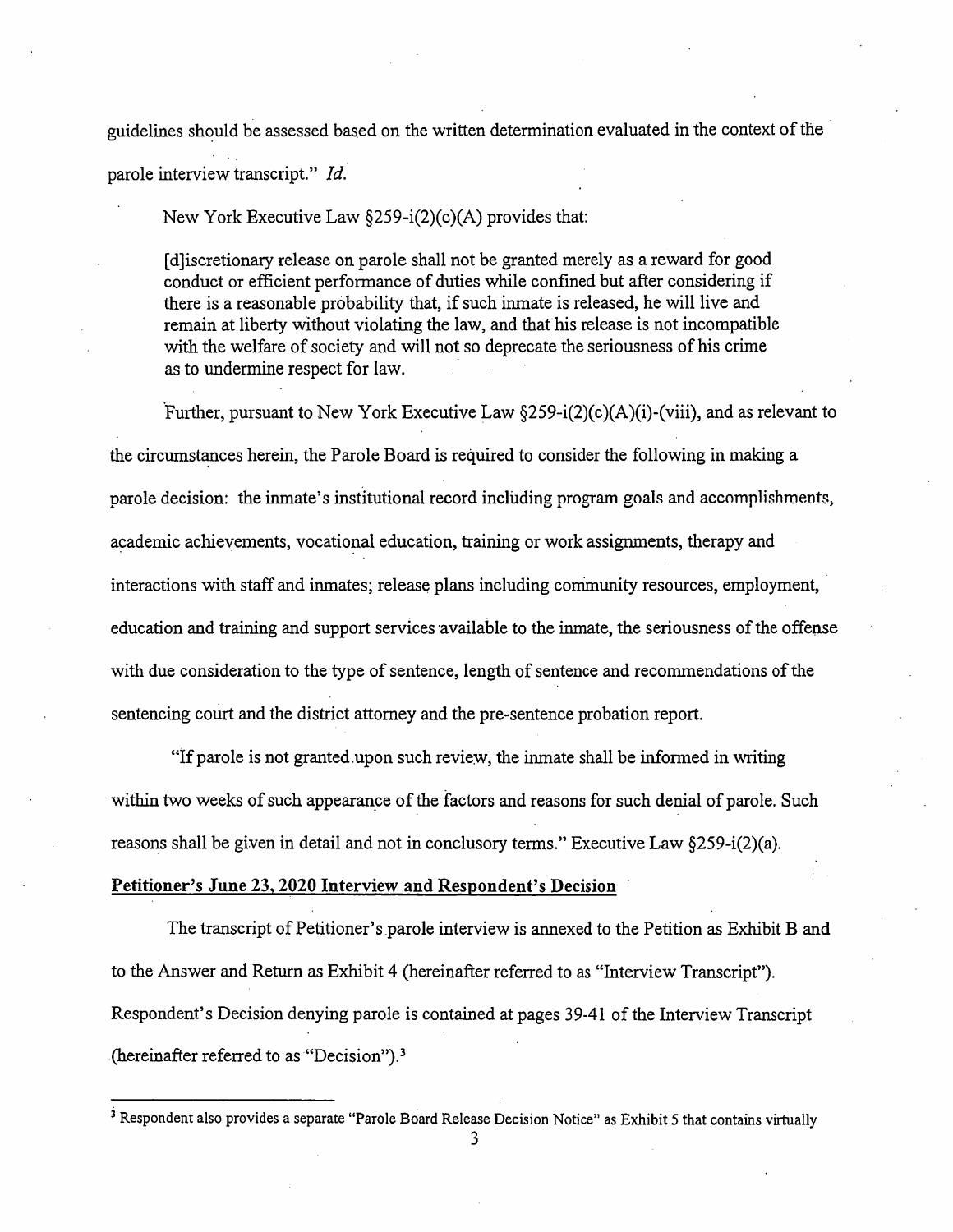In reviewing the Respondent's Decision in the context of the Interview Transcript, the Court finds that Petitioner has demonstrated that the Board's determination to deny him release evinces irrationality bordering on impropriety. This is most clearly evidenced by the fact that the Board's denial of parole is based almost exclusively on the serious nature of Petitioner's crime.

The Decision opens with the details of Petitioner's brutal murder of Julia Kaufman in the woods of his hometown when he was 20 years old. It then refers to his criminal history, which included striking another female victim with a wrench.<sup>4</sup> Notably, the majority of the Board's decision addresses Petitioner's low COMPAS scores, his lack of misbehavior reports since 2010, as well as the positive aspects of his parole packet. This includes his lengthy personal statement and history, numerous certificates of achievement, therapeutic programs, long-term sobriety, recovery work, devotion to 12 step program, letters of support from facility staff, his mother, family, friends and professionals, as well as letters from reentry service providers. Nevertheless, after its review, the Board determined that

> [w] hile this panel is mindful of your length of time served and positive efforts under confinement, release shall not be granted merely as a reward for good conduct and efficient performance of duties, but only after consideration as to whether your release would be compatible with the community which you harmed and to which you would return, and that your release would not so deprecate your offense as ·to undermine respect for the law. It is the opinion of this Panel that you do not meet these important thresholds. As such, parole is denied. You are encouraged to maintain your positive attitude, sobriety and good institutional record going forward.

Although the Board is not required to address each factor in its decision or to give all factors equal weight, "the Board may not deny an inmate parole based solely on the seriousness of the offense [citations omitted]." *Ferrante v. Stanford*, 172 AD3d 31, 37 [2d Dept. 2019].

the same content as the transcript but is dated June 29, 2020.<br><sup>4</sup> The record indicates that Petitioner received youthful offender treatment for this assault, with a sentence of 60 days and five years probation.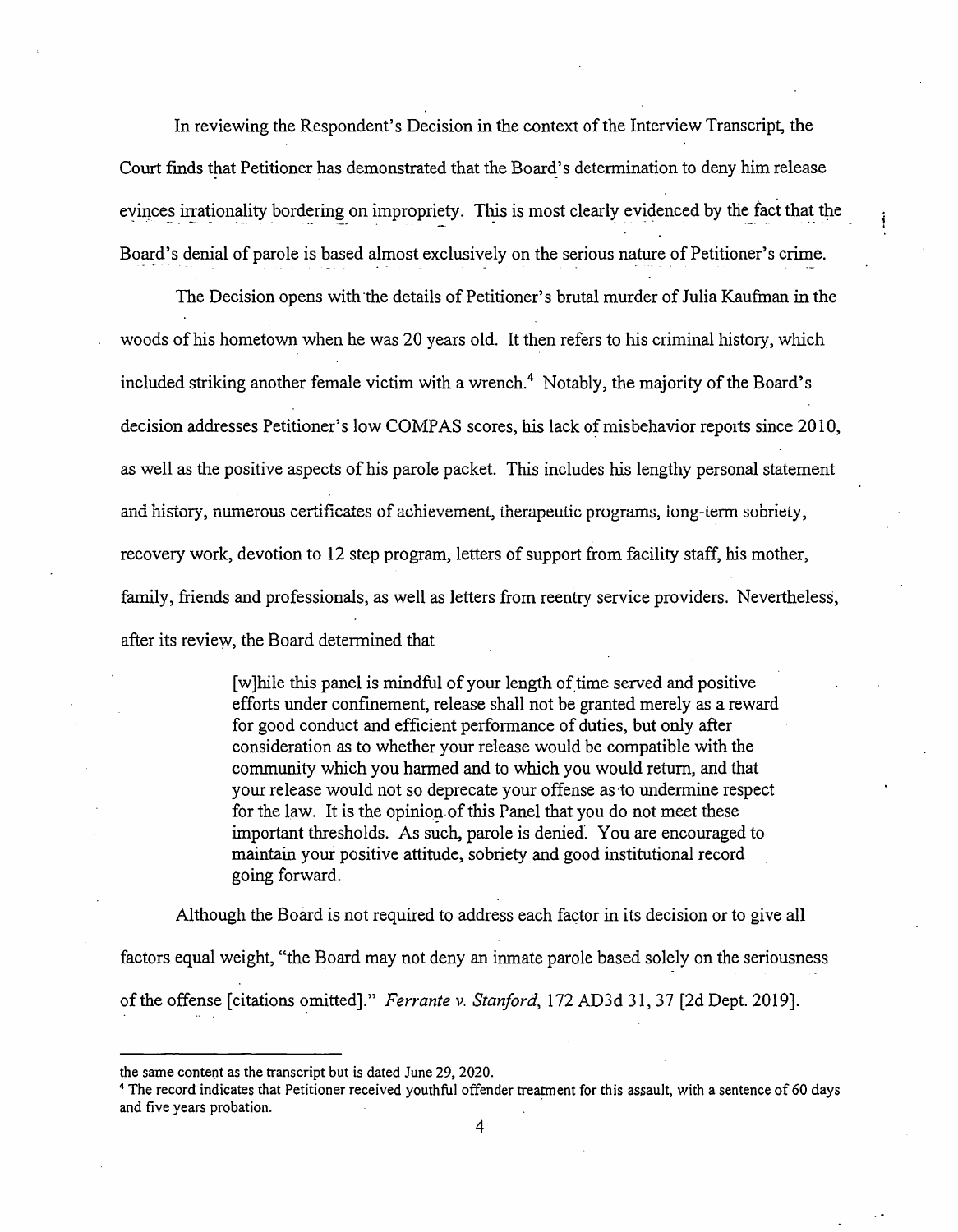. Indeed, "where the Parole Board denies release to parole solely on the basis of the seriousness of  $\mathcal{L}$ the offense, in the absence of any aggravating circumstance, it acts irrationally." *Huntley v.*  $\vert$ *Evans,* 77 AD3d 945, 947 [2d Dept. 2010].

In the instant matter, the Decision references Petitioner's long list of accomplishments, his contrition regarding the death of his victim and the other positive factors that the Board considered. Yet, despite these factors, it determined in conclusory fashion that Petitioner did not meet the "important thresholds" regarding the welfare of the community and whether his release would so deprecate his offense as to undermine respect for the law. Petitioner states in the Petition that "[i]t is understood that the weight of the instance *[sic]* offense in this case is heavy: an innocent life was brutally taken. However, this underlying crime will never change and Mr. O' Connor shows by his transformation that he has changed." Petition, 165. Given the *I*  . overwhelmingly positive information contained in the Decision, the only conclusion that can be reached is that "the Parole Board's determination to deny parole release to the petitioner appears to have been. solely based on the seriousness of the crimes he committed." *Rivera v. Stanford,*  172 AD3d 872, 874 [2d Dept. 2019]. Such analysis, or lack thereof, is incompatible with the Parole Board's duty. *Id; see also Ramirez v. Evans*, 118 AD3d 707 [2d Dept. 2014].

While the Board makes a reference to "official opposition" to Petitioner's release in the Decision,<sup>5</sup> a review of this opposition demonstrates that it can no longer be a basis upon which to deny Petitioner's release.<sup>6</sup> The Sentencing Judge's opposition letter dates from 20 years ago, when Petitioner was up for parole for the first time. The Judge notes that he reduced the

-; )

<sup>&</sup>lt;sup>5</sup> The Decision also references "community opposition," however Respondent has not provided the Court with any such documentation.

<sup>6</sup>Justice Seidell's June 26, 2001 letter was provided to the Court for *in camera* review. The record also references statements made by the Judge in the sentencing minutes, however neither party provided a copy of same to the Court. Although there are also two letters of opposition from the Suffolk District Attorney's Office, the most recent letter is from 2003.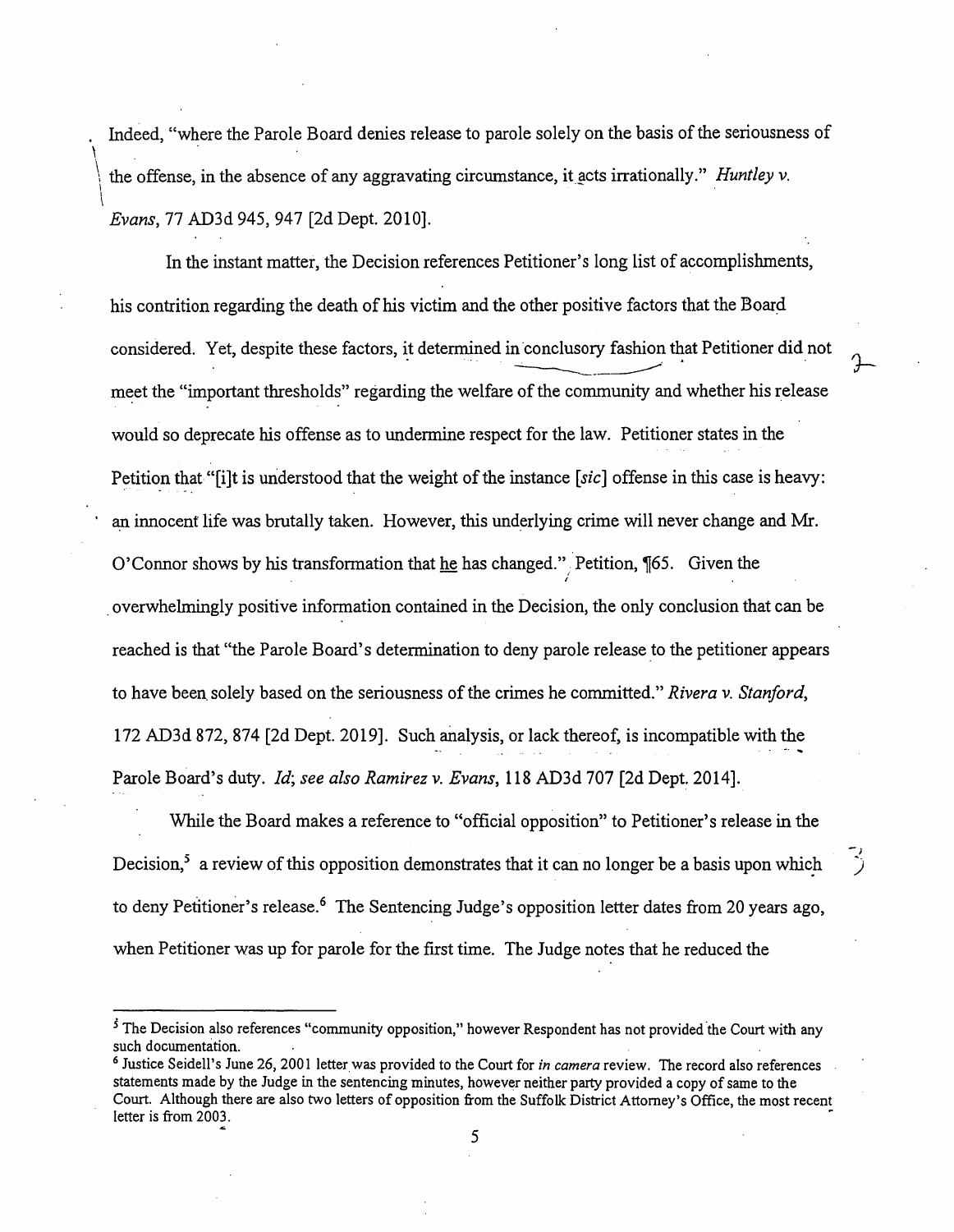minimum sentence to 20 years because Petitioner plead guilty and spared the victim's family the trauma of a murder trial. Significantly, the Interview Transcript, the Petition and Justice Seidell's letter all indicate that the Judge stated that it was his intention that Petitioner should not be released until he was older than the Judge was at the time of the sentencing. It is uncontested that Justice Seidell was 55 years old at that time and that Petitioner is now 59. Accordingly, the Parole Board's reliance on "official opposition," without acknowledging that Petitioner is now past the age "threshold" stated by the Sentencing Judge, cannot serve as a basis to deny )Petitioner parole. Similarly, as the focus of Justice Seidell's letter was the nature of Petitioner's crime and his lack of remorse at sentencing, the Parole Board's reliance thereon almost 40 years later further emphasizes that the seriousness of Petitioner's crime was the only basis upon which the Board denied parole release.

"While the seriousness of the underlying offense remains acutely relevant in determining whether the petitioner should be released on parole, the record supports the petitioner's  $\vert c \rangle$ contention that the Parole Board failed to take other relevant statutory factors into account." *Mitchell v. New York State Diy. of Parole,* 58 AD3d 742, 743 (2d Dept. 2009]. As such, "notwithstanding the seriousness of the underlying offense, the Parole Board's 'determination to deny the petitioner release on parole evinced irrationality bordering on impropriety' [citations] omitted]." *Coleman v. New York State Dep't of Corr. & Cmty. Supervision*, 157 AD3d 672, 673 [2d Dept. 2018].

The Court further finds that the Decision should be vacated because the Decision fails to provide the requisite detail for the Board's denial. Executive Law §259-i(a)(2) requires that the reasons for denial "shall be given in detail and not in conclusory terms." In addition, 9 NYCRR §8002.3(b) requires that the Decision "shall, in factually individualized and non-conclusory

 $\cup$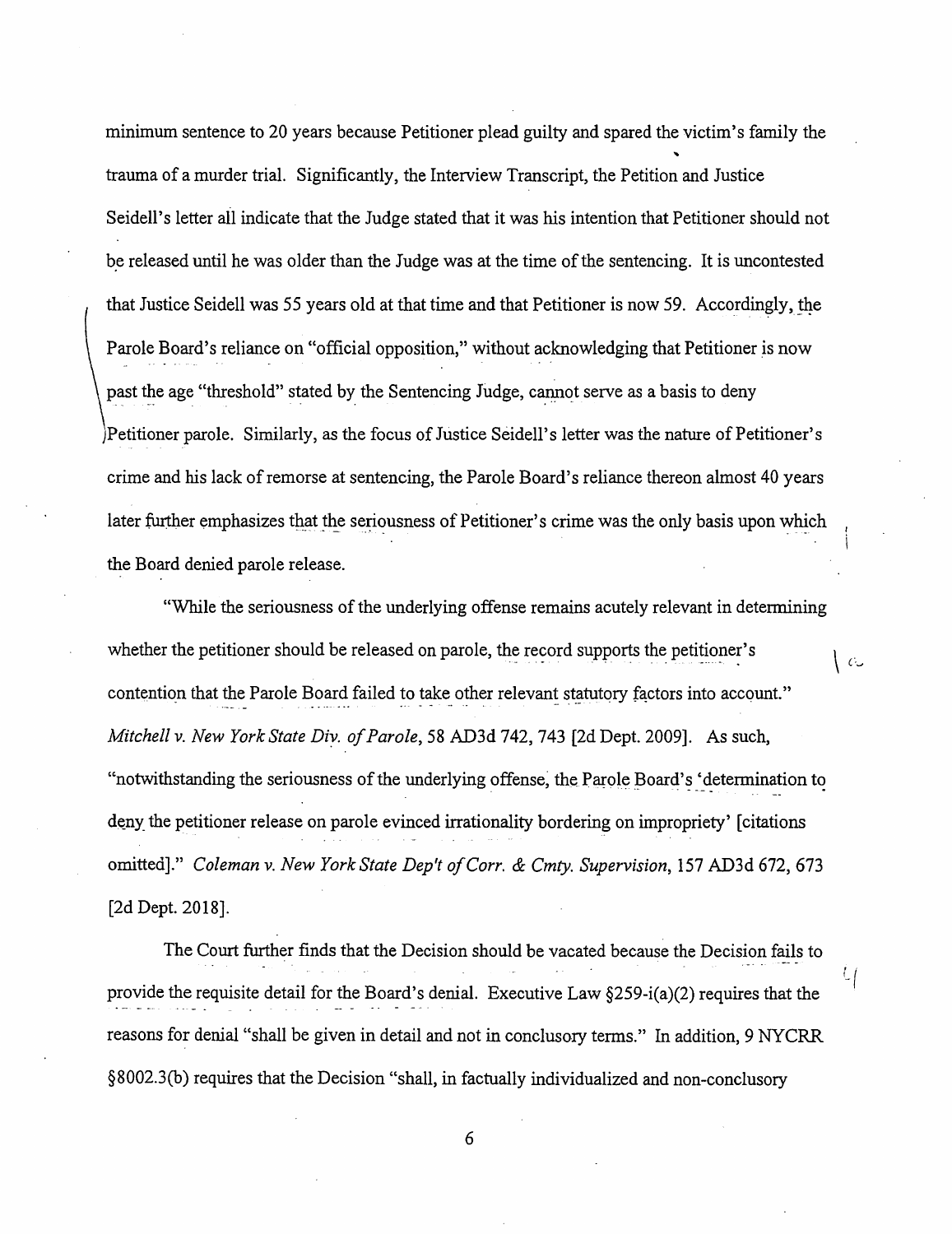terms, address how the applicable parole decision-making principles and factors listed in 8002.2 were considered in the individual's case." Respondent failed to do so in the instant matter.

Although the Decision herein is lengthy and contains information about the factors that the Board considered, the reasons for its denial are not set out with sufficient detail to allow for  $\sim$ intelligent appellate review. *See e.g. Robinson v. New York State Bd. of Parole*, 162 AD3d 1450, 1451 (3d Dept. 2018]. Further, the "Board summarily listed petitioner's institutional achievements, and then denied parole with no further analysis of them, in violation of the Executive Law's requirement that the reasons for denial not be given in 'conclusory terms."" *Rossakis v. New York State Bd. of Parole*, 146 AD3d 22, 28 [1<sup>st</sup> Dept. 2016].

The record reflects that Petitioner has worked in "outside clearance" for thirteen years and has successfully served his time in medium security facilities since 1997. Therefore, the Parole Board's conclusion that his release would not be compatible with the welfare of society is unsupported by the record. The Board seemed troubled by the fact that Petitioner will be released to live in the community where his crime occurred 40 years ago. The Board questioned Petitioner-about his release plans (pp. 29-30) and referenced his release plan to live with his housebound mother in Deer Park in its decision (p. 40) but it did not identify any potential. adverse effect his release may have on that community. Such a "terse and conclusory"  $\gamma$ determination, without record support does not explain the reasons for the denial in detail as required by the Executive Law. *Rivera, supra* at 874.

- The instant case cannot be considered in a vacuum. This was Petitioner's twelfth appearance before the Parole Board and he has served 39 years in prison, which is 19 years past his minimum sentence of 20 years to life. As such, the Board's decision must necessarily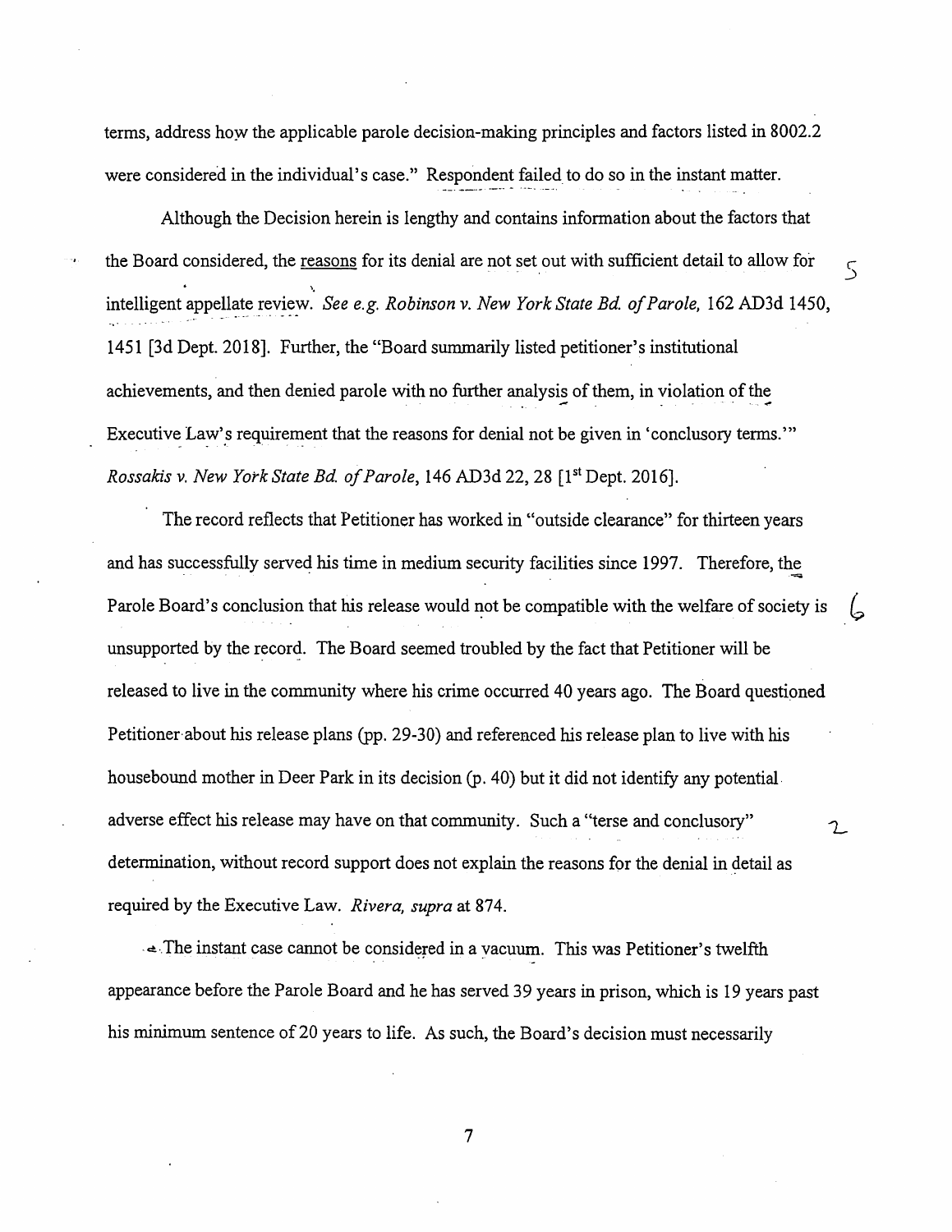provide sufficient detail as to why, given all of the positive factors detailed, they determined in conclusory fashion that Petitioner did not "meet" the statutory thresholds.

 $\lambda$  Finally, the Petition includes a request that Petitioner be refunded his filing fee from Respondent. *See* Petitioner's WHEREFORE paragraphs. Notably, Respondent does not address this in her Answer and Return, but Petitioner repeats the request in the conclusion of his Reply. *-* "As the record does reflect that petitioner has paid a filing fee of \$305, and he has requested reimbursement thereof, we grant petitioner's request for that amount." *Clark v. Annucci,* 192 AD3d 1317 [3d Dept. 2021].

1

The Court has considered the additional contentions of the parties not specifically addressed herein. To the extent any relief requested by either party was not addressed by the Court, it is hereby denied. Accordingly, it is hereby

ORDERED that the Petition is granted and the June 23, 2020 determination is annulled; and it is hereby

ORDERED {hat the matter is remitted to Respondent for a *de novo* parole release interview and review which complies with all applicable statutes and regulations and before a panel of the Board consisting·of members who were not involved in the June 23, 2020 interview or in the subsequent appellate review; and it is further

ORDERED that said interview is to be conducted within forty-five (45) days of the date of this Court's Decision and Order, and a decision is to be issued within fifteen (15) days of the date of such hearing;<sup>7</sup> and it is further

ORDERED that Respondent shall reimburse Petitioner his  $$305.00$  filing fee within 45 days of the date of this Decision and Order.

<sup>7</sup>According to the Board's Decision, Petitioner's next appearance date is scheduled for December 2021. As such, Respondent should be well prepared to proceed under the timelines ordered herein.